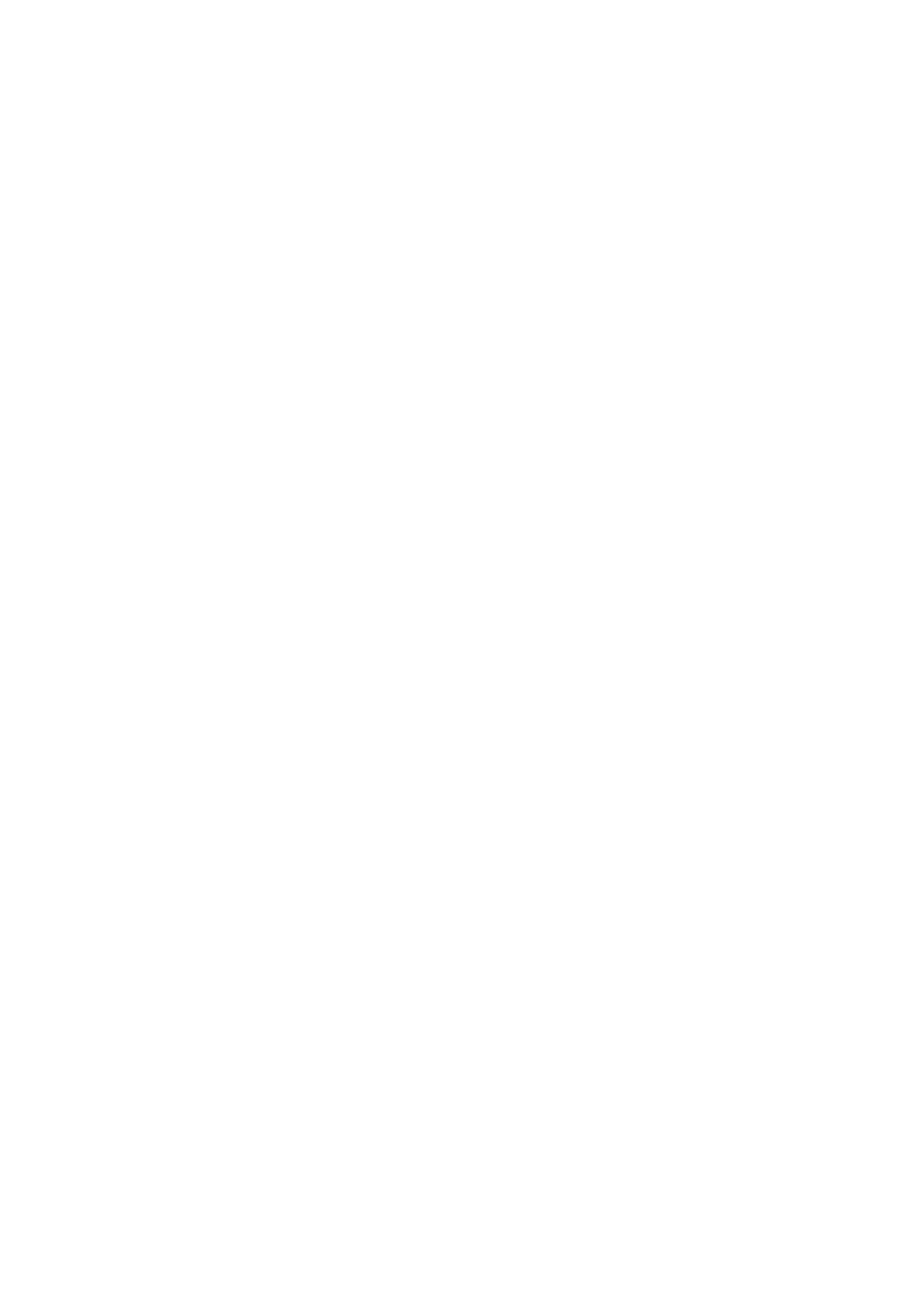*I certify that this public bill, which originated in the Legislative Assembly, has finally passed the Legislative Council and the Legislative Assembly of New South Wales.*

> *Clerk of the Legislative Assembly. Legislative Assembly, Sydney, , 2012*



New South Wales

# **Passenger Transport Amendment (Ticketing and Passenger Conduct) Bill 2012**

Act No , 2012

An Act to amend the *Passenger Transport Act 1990* in relation to ticketing matters with respect to travel on trains and the regulation of the conduct of persons on railway premises; to amend other legislation consequentially; and for other purposes.

*I have examined this bill and find it to correspond in all respects with the bill as finally passed by both Houses.*

*Assistant Speaker of the Legislative Assembly.*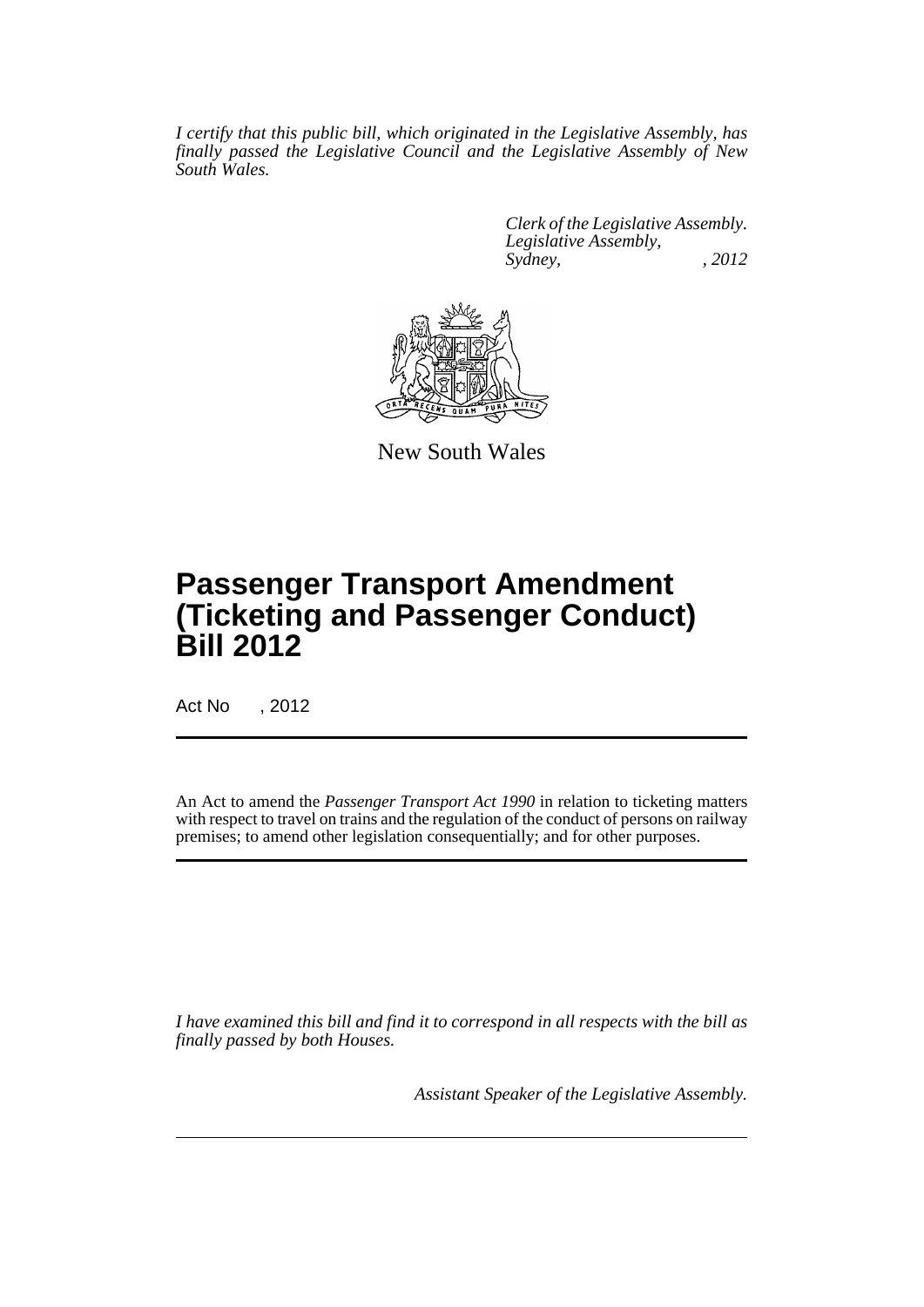# <span id="page-3-0"></span>**The Legislature of New South Wales enacts:**

# **1 Name of Act**

This Act is the *Passenger Transport Amendment (Ticketing and Passenger Conduct) Act 2012*.

# <span id="page-3-1"></span>**2 Commencement**

This Act commences on a day or days to be appointed by proclamation.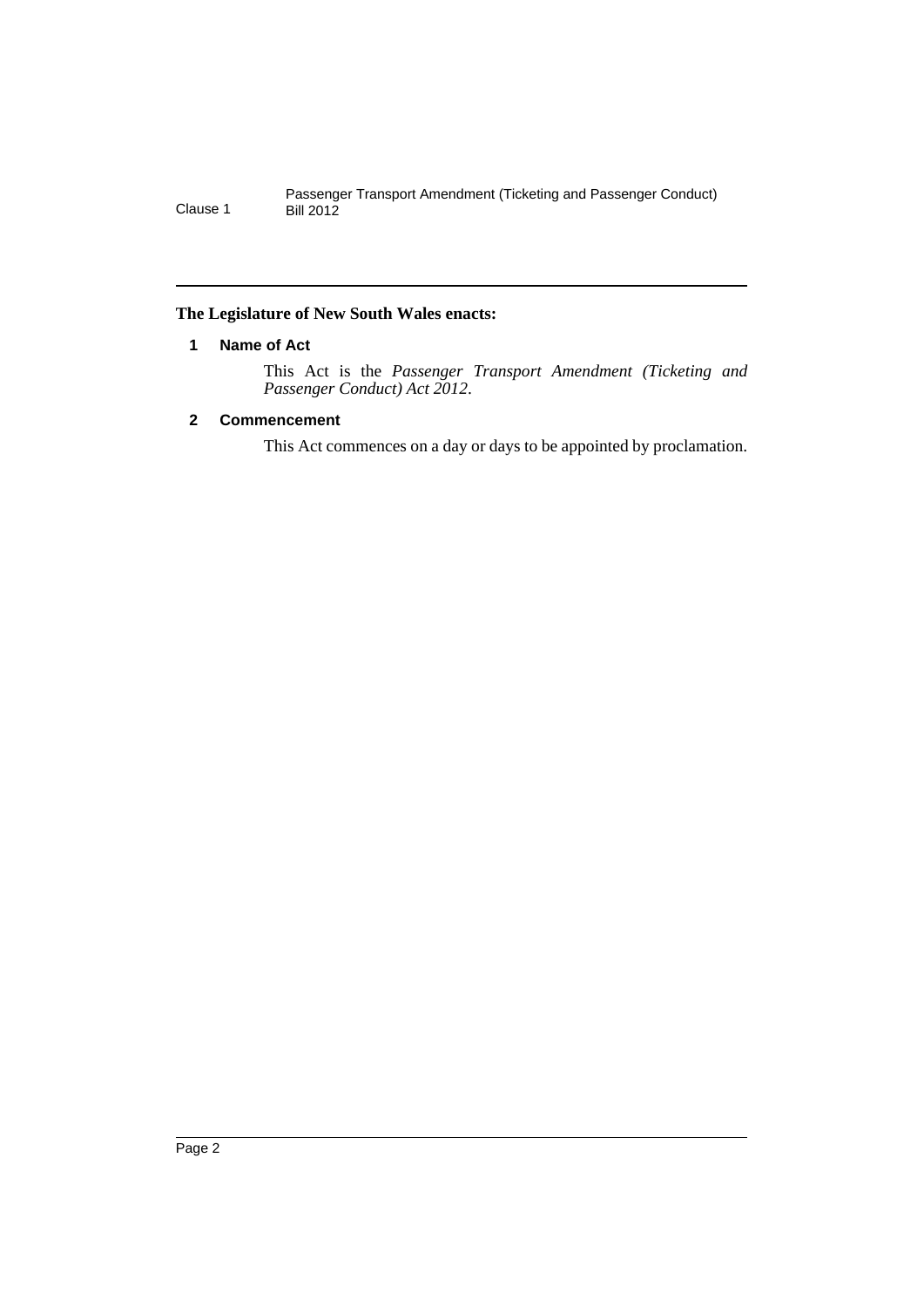Amendment of Passenger Transport Act 1990 No 39 Schedule 1

# <span id="page-4-0"></span>**Schedule 1 Amendment of Passenger Transport Act 1990 No 39**

#### **[1] Section 3 Definitions**

Insert "or a police officer" after "section 46W" in the definition of *authorised officer* in section 3 (1).

#### **[2] Section 3 (1)**

Insert in alphabetical order:

*railway premises* has the same meaning as in the Rail Safety National Law set out in the Schedule to the *Rail Safety National Law (South Australia) Act 2012* of South Australia, but does not include any railway premises to which that Law does not apply.

*smartcard* means an authority to travel on a passenger transport vehicle or train that is of a type prescribed by the regulations.

*smartcard reader* means a device of a type prescribed by the regulations that is designed to enable the reading of information recorded on a smartcard.

*train* has the same meaning as in the Rail Safety National Law set out in the Schedule to the *Rail Safety National Law (South Australia) Act 2012* of South Australia, but does not include any train to which that Law does not apply.

# **[3] Section 3 (1A)**

Insert after section 3 (1):

(1A) A reference in this Act to a train or to railway premises includes a reference to any vehicle being used by the operator of a rail passenger service for the carriage of passengers in connection with that service.

#### **[4] Section 46BB Chief Investigator and transport safety investigator's functions**

Insert "in his or her capacity as an authorised officer" after "authorised officer" in section 46BB (6).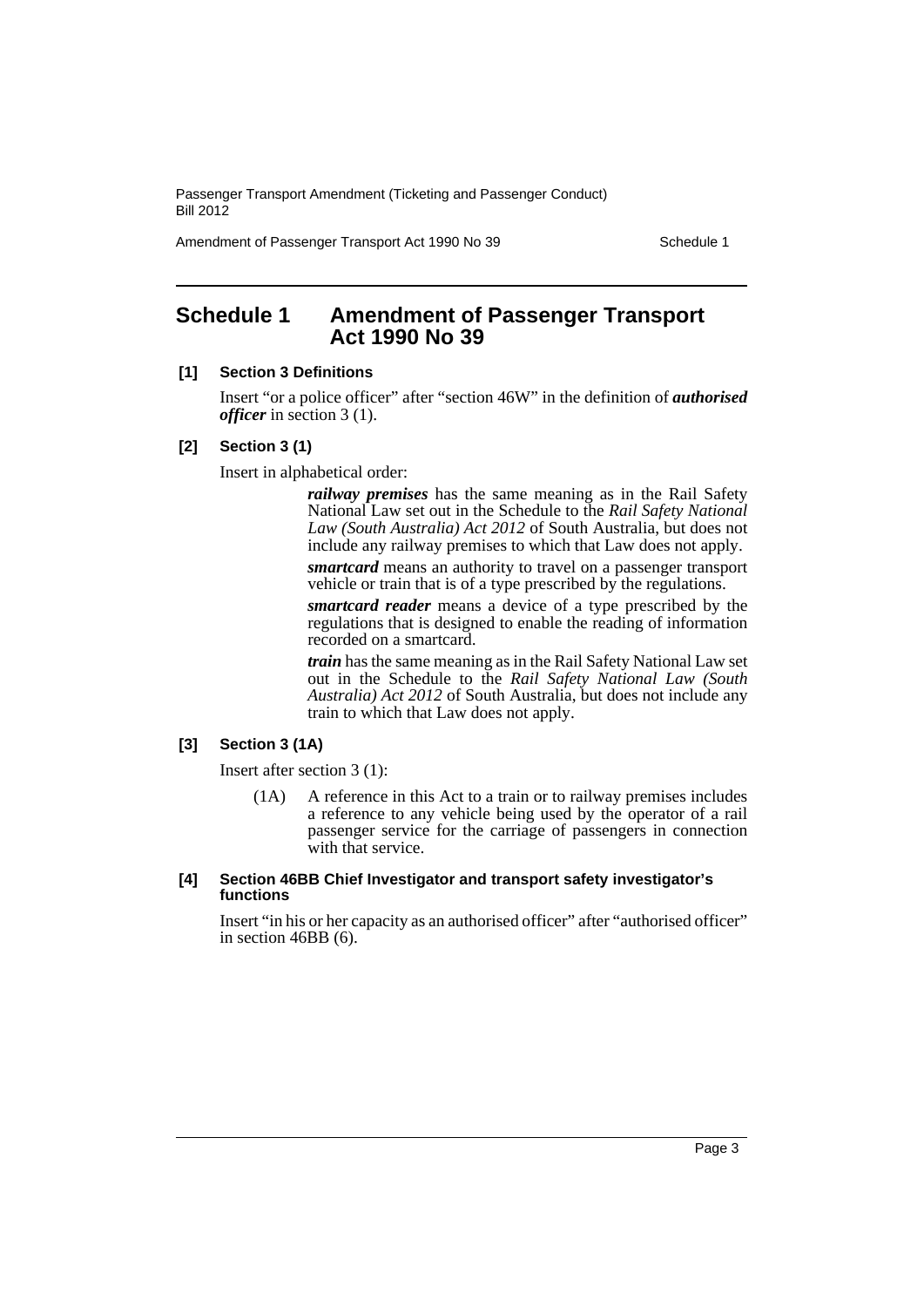Schedule 1 Amendment of Passenger Transport Act 1990 No 39

### **[5] Section 46I**

Omit the section. Insert instead:

#### **46I Power of entry**

- (1) An authorised officer may enter the following premises:
	- (a) any premises (other than any premises, or a part of any premises, that are used as a dwelling) that the officer reasonably suspects are being used for the purposes of a public passenger service, a taxi-cab network (as defined in section 29A) or for the keeping of records for any such purposes,
	- (b) railway premises.
- (2) Entry may be made only at the following times:
	- (a) any reasonable hour in the daytime,
	- (b) any hour during which a public passenger service or rail passenger service is in operation or other related activity is in progress or is usually carried out in or on the premises,
	- (c) any other hour that the premises are otherwise open for entry.

#### **[6] Section 46R Authority to enter**

Omit "the person" from section 46R (1). Insert instead "the authorised officer".

# **[7] Section 46R (2)**

Omit "the regulator" wherever occurring.

Insert instead "the person who appointed the authorised officer".

#### **[8] Section 46W Appointment of authorised officers**

Insert "appointed under this section" after "authorised officer" in section  $46\hat{W}$  (4).

# **[9] Section 46W (6) and (7)**

Insert after section 46W (5):

- (6) TfNSW may appoint a member of staff of TfNSW, or a person of a class prescribed by the regulations, to be an authorised officer in relation to rail passenger services and railway premises.
- (7) Any person appointed as an authorised officer under subsection (6) may exercise the functions of an authorised officer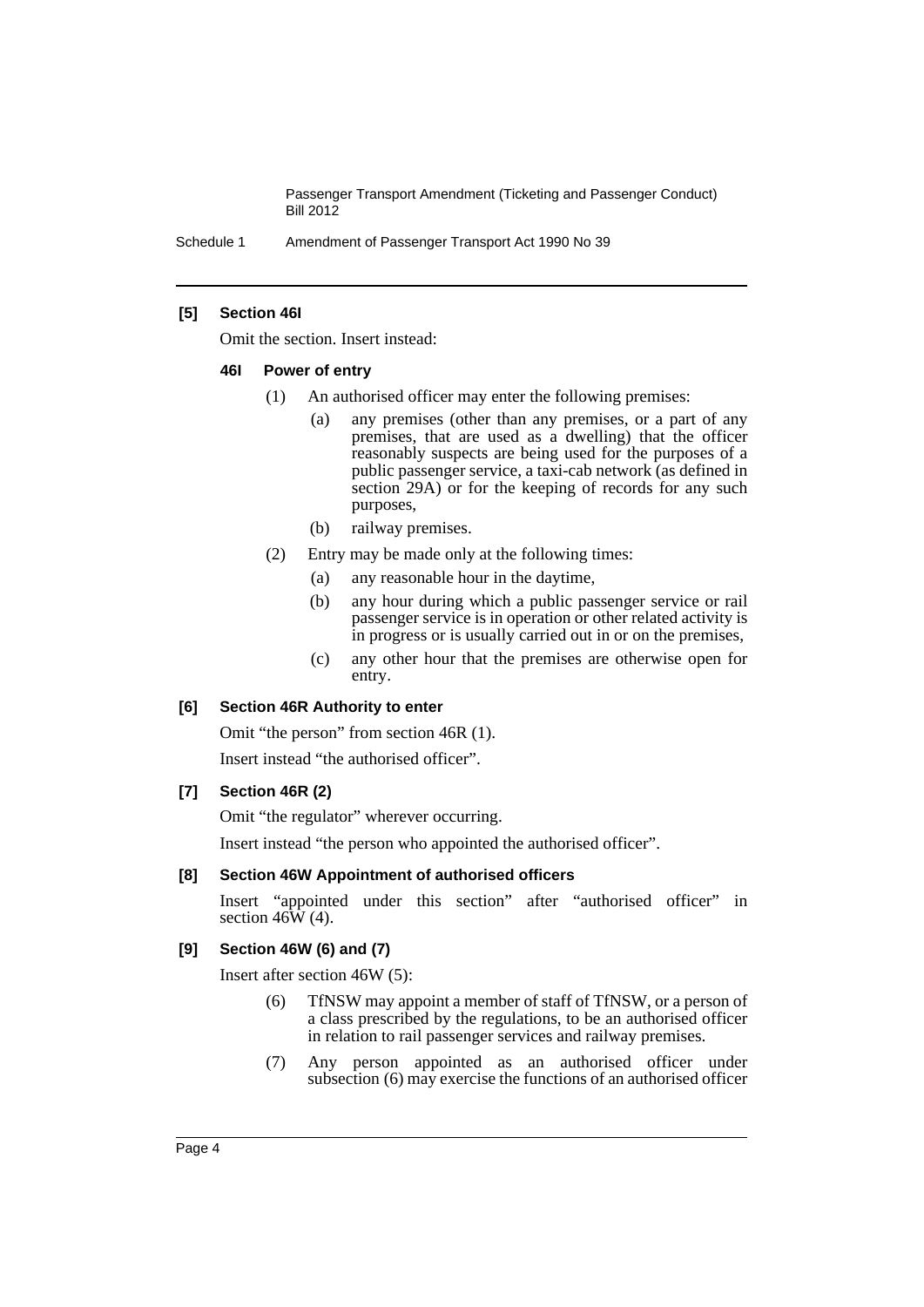Amendment of Passenger Transport Act 1990 No 39 Schedule 1

under this Act only in so far as those functions relate to rail passenger services and railway premises.

#### **[10] Section 55 Offenders to state name and address**

Omit section 55 (1). Insert instead:

- (1) A person may be required to state his or her full name and residential address by an authorised officer if the authorised officer:
	- (a) reasonably suspects the person to be committing or to have committed an offence against this Act or the regulations, or
	- (b) reasonably suspects the person to be committing or to have committed an offence against the *Graffiti Control Act 2008* on railway premises, or
	- (c) finds the person in circumstances that lead, or has information that leads, the officer reasonably to suspect the person has committed such an offence.

# **[11] Section 55 (2) (a)**

Omit "a police officer or". Insert instead "an".

# **[12] Section 55 (3)**

Omit "police officer or" where firstly occurring.

# **[13] Section 55 (3) (b)**

Omit the paragraph. Insert instead:

(b) identified himself or herself as an authorised officer or, in the case of an authorised officer who is a police officer, as a police officer.

# **[14] Section 55 (4)**

Insert after section 55 (3):

(4) The authorised officer may also request the person to provide evidence of the correctness of the stated name or required address if the authorised officer reasonably suspects the stated name or address is false.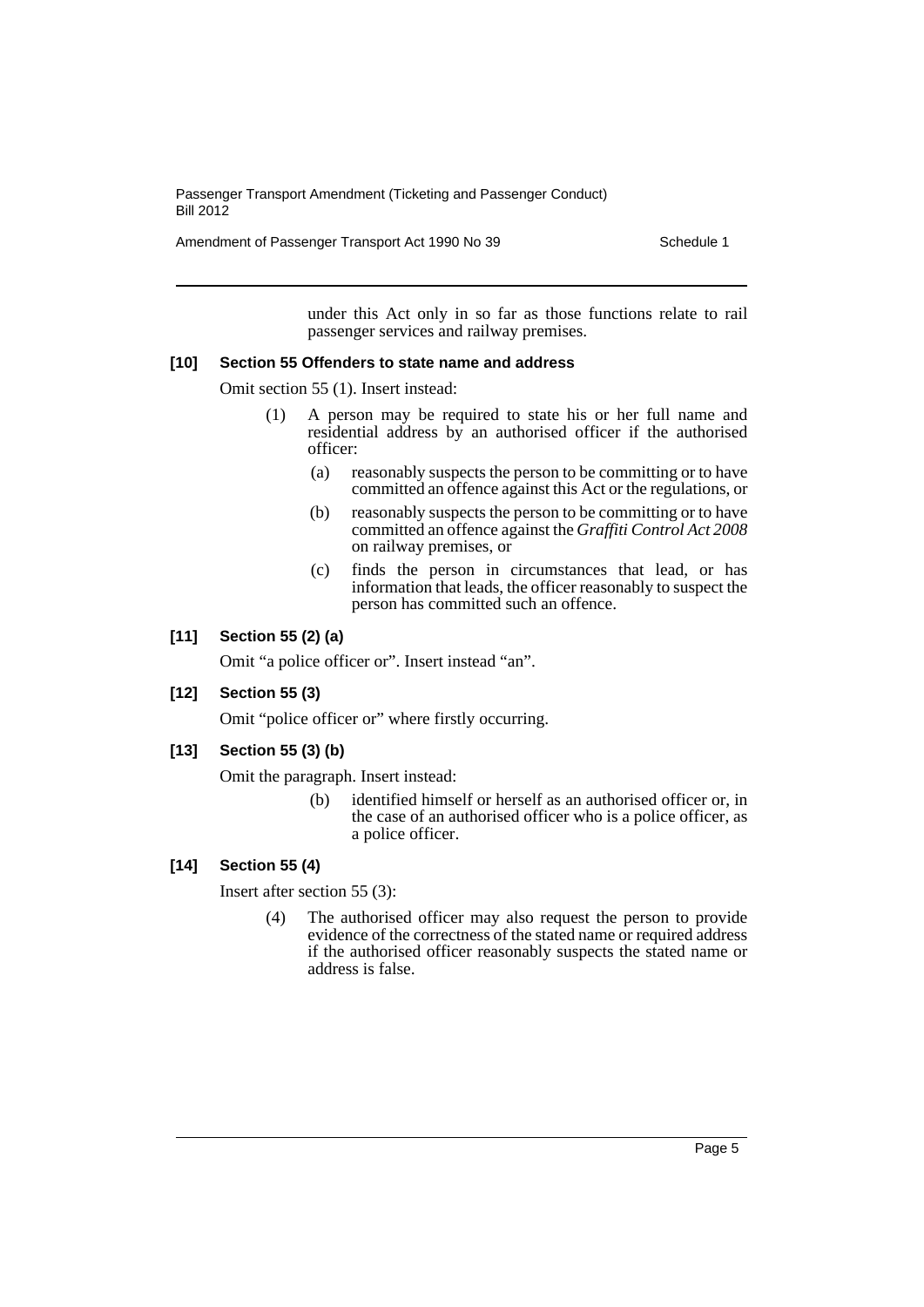Schedule 1 Amendment of Passenger Transport Act 1990 No 39

#### **[15] Section 57**

Insert after section 56:

#### **57 Additional penalties for railway offences affecting safety**

- (1) This section applies to an offence committed on or in relation to railway premises or any station, platform, monorail running line or supporting column associated with a monorail transport system.
- (2) If a court that convicts a person for an offence against the regulations is satisfied that the offence was committed in circumstances of aggravation, the court may impose a penalty for the offence not exceeding 250 penalty units.
- (3) For the purposes of this section, *circumstances of aggravation* are that the actions of the offender that constituted the offence:
	- (a) caused or contributed to appreciable danger or harm to any persons, animals, premises or property, or
	- (b) were reasonably likely to cause or contribute to such danger or harm (whether or not any such danger or harm was actually caused).

#### **[16] Section 63 Regulations**

Omit section 63 (2) (d), (i)–(k), (n)–(p), (v), (aa), (ee) and (hh)–(jj).

# **[17] Section 63 (2)**

Insert in appropriate order:

- (d) the regulation or prohibition of eating, drinking or smoking in public passenger vehicles and on trains and other railway premises, and
- (i) the conduct of persons (including drivers) in or on public passenger vehicles, trains and other railway premises, and
- (ia) prohibiting persons from travelling on, or attempting to travel on, a passenger transport vehicle or train without holding an appropriate ticket or other form of authority, and
- (j) the powers and duties of drivers of public passenger vehicles or trains and of authorised officers, including (but not limited to) requiring the handing over of tickets and other authorities to travel for examination, and
- (k) the authority of drivers of buses, other public passenger vehicles or trains, and of authorised officers, to eject persons guilty of any contravention of the regulations, and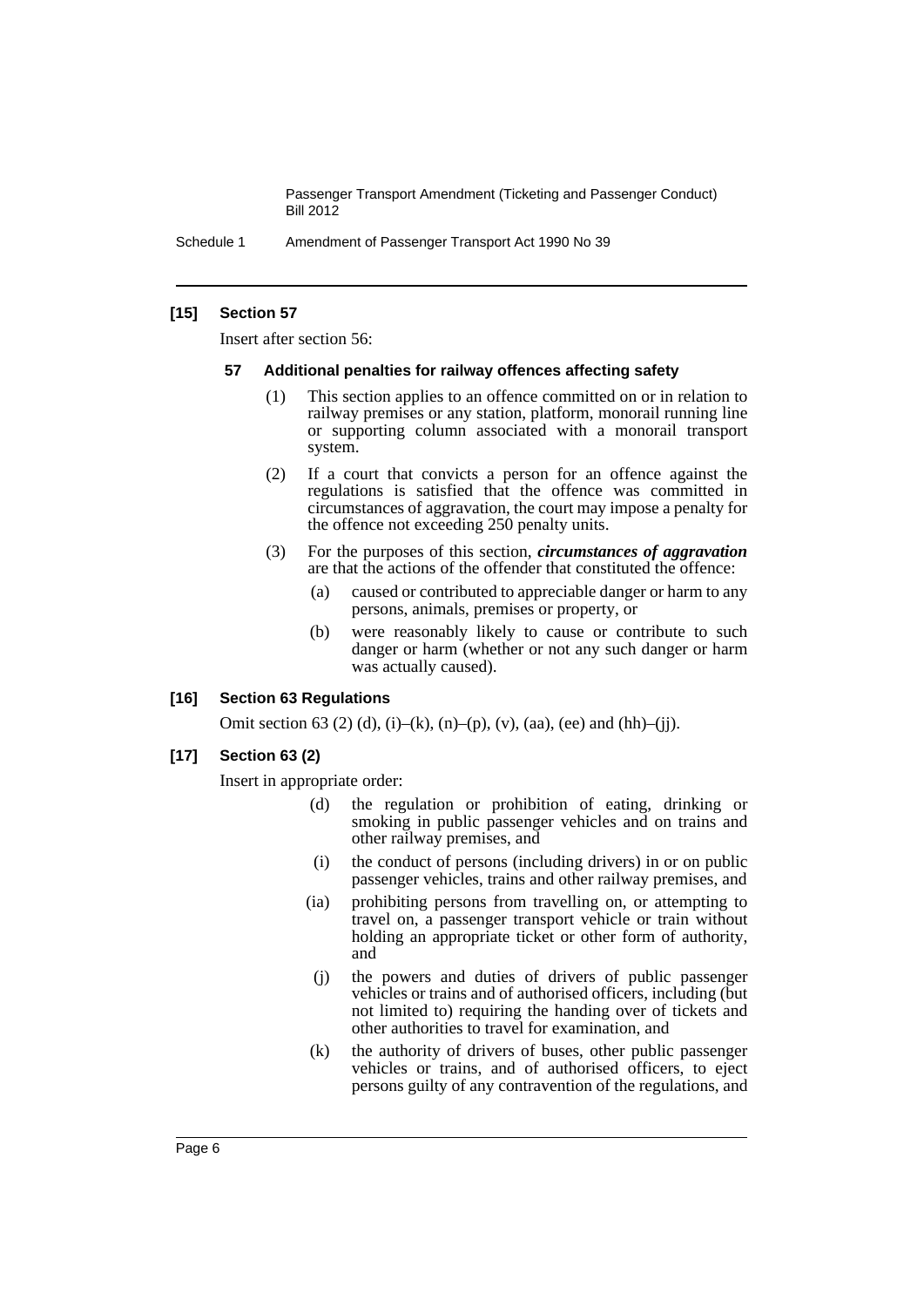Amendment of Passenger Transport Act 1990 No 39 Schedule 1

- (ka) the exclusion of persons, animals or freight from railways, and
- (kb) trespass on railways, and
- (n) the taking up or setting down of passengers or other matters incidental to the transport of passengers on public passenger vehicles or trains, and
- (o) the carriage of passengers' luggage or other goods, and animals, on public passenger vehicles or trains, and
- (p) the regulation or prohibition of the carriage of passengers standing in or on any part of a public passenger vehicle or train, and
- (v) the imposition of penalties for the failure, neglect or refusal by a passenger of a public passenger vehicle or train to pay the appropriate fare or for leaving the public passenger vehicle or railway premises before paying the appropriate fare, and
- (aa) the custody and return of property left in public passenger vehicles or on trains or other railway premises, the payment of compensation for any such property and the disposal or sale of any such property not claimed and the time of any such disposal or sale, and
- (ee) the erection and display of signs and notices for the guidance of the drivers of public passenger vehicles or trains and the public, and
- (hh) the sale of tickets and other types of authority to travel on public passenger vehicles or trains and the conditions under which tickets and such types of authority must be sold, and
- (ii) the granting of free or concession passes for travel on public passenger vehicles or trains, and
- (jj) the terms and conditions to which tickets, smartcards and other authorities to travel on public passenger vehicles or trains are subject, and
- (kk) the use of smartcards and smartcard readers and the testing and certification of smartcard readers, and
- (ll) without limiting paragraph (kk), the admission of information obtained by smartcard readers, and of certificates relating to that information and to the testing of smartcard readers, as evidence (including conclusive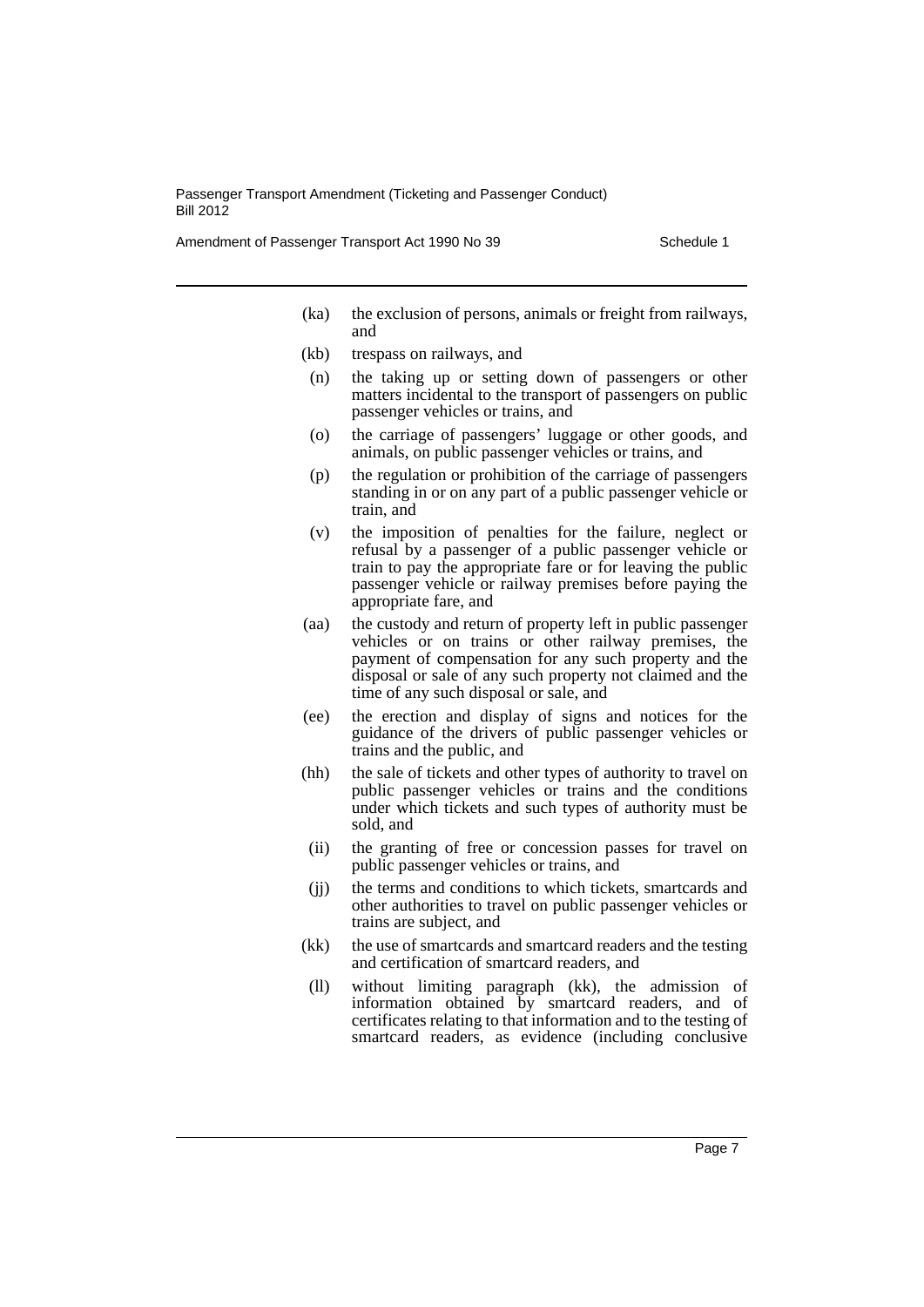Schedule 1 Amendment of Passenger Transport Act 1990 No 39

evidence) in legal proceedings relating to an offence against the regulations, and

(mm) generally as to the regulation and control of public passenger vehicles and trains, their drivers and passengers, railway premises and persons on railway premises.

#### **[18] Section 63 (3)**

Omit "any person or vehicle or any class of persons or vehicles".

Insert instead "any person, vehicle, train, public passenger service or rail passenger service or any class of persons, vehicles, trains, public passenger services or rail passenger services".

#### **[19] Section 63 (5)**

Insert after section 63 (4):

(5) The regulations may apply, adopt or incorporate (with or without changes) any publication as in force at a particular time or as in force from time to time.

### **[20] Schedule 3 Savings and transitional provisions**

Omit clause 2 (1). Insert instead:

(1) The regulations may contain provisions of a savings or transitional nature consequent on the enactment of this Act or any Act that amends this Act.

# **[21] Schedule 3, Part 13**

Insert after Part 12:

# **Part 13 Provision consequent on enactment of Passenger Transport Amendment (Ticketing and Passenger Conduct) Act 2012**

# **70 Rail Safety (Offences) Regulation 2008**

On and from the repeal of section 131 of the *Rail Safety Act 2008* by the *Passenger Transport Amendment (Ticketing and Passenger Conduct) Act 2012*, the *Rail Safety (Offences) Regulation 2008* is taken to have been made under this Act and may be amended or repealed accordingly.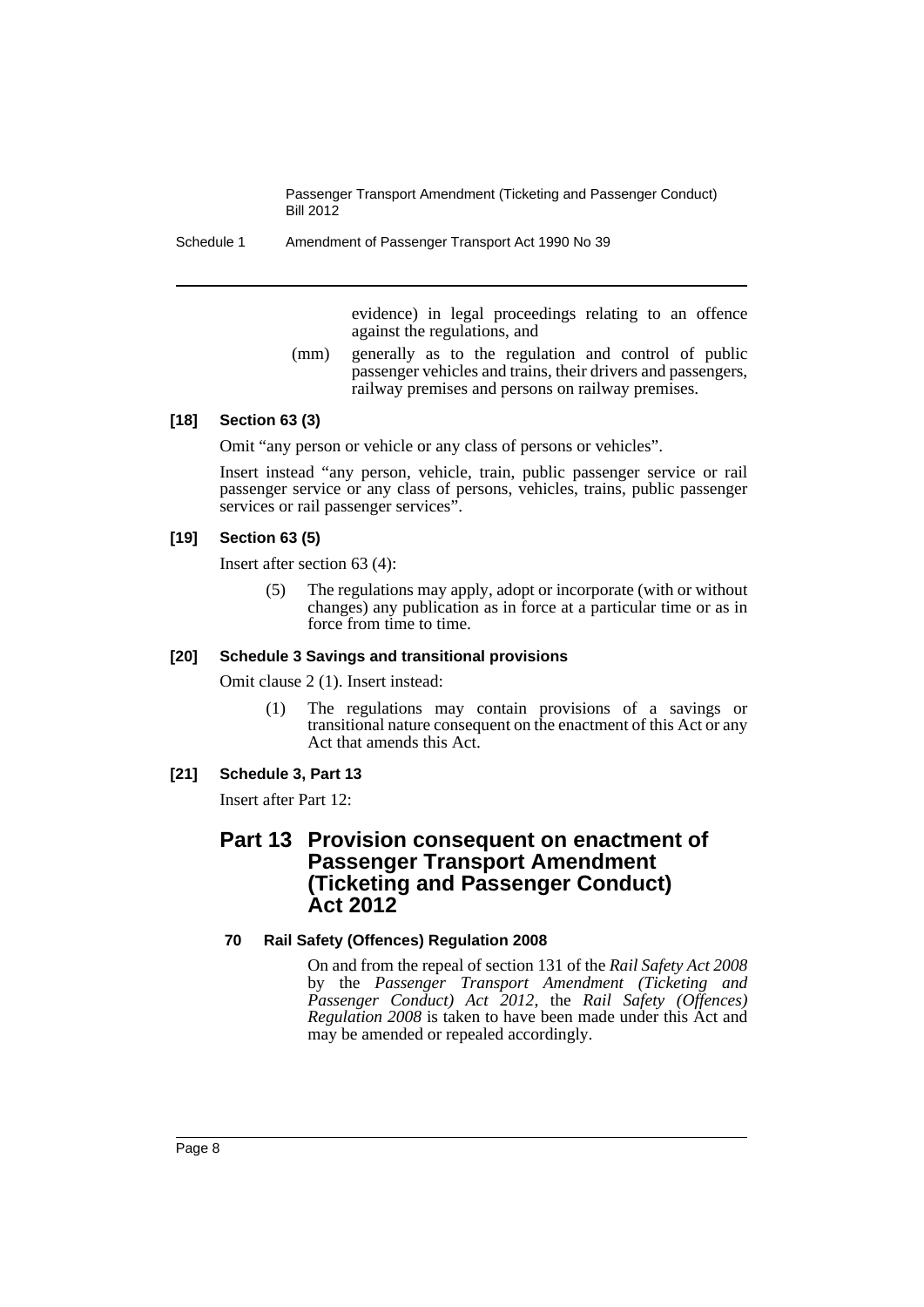Amendment of other legislation Schedule 2

# <span id="page-10-0"></span>**Schedule 2 Amendment of other legislation**

# **2.1 Rail Safety Act 2008 No 97**

**[1] Section 104 Power to direct name and address be given**

Omit "or the *Graffiti Control Act 2008*" wherever occurring in section  $104$  (1) (a) and (b).

**[2] Section 131 Railway offences**

Omit the section.

### **[3] Section 132 Proceedings for offences**

Omit "(other than offences under a regulation made under section 131)" from section 132 (3).

#### **[4] Schedule 3 Savings, transitional and other provisions**

Insert at the end of clause 1 (1):

*Passenger Transport Amendment (Ticketing and Passenger Conduct) Act 2012*

# **[5] Schedule 3, Part 3**

Insert after Part 2:

# **Part 3 Provision consequent on enactment of Passenger Transport Amendment (Ticketing and Passenger Conduct) Act 2012**

# **21 Proceedings for offences**

The amendment of section 132 by the *Passenger Transport Amendment (Ticketing and Passenger Conduct) Act 2012* does not affect its operation in relation to proceedings for offences committed, or alleged to have been committed, before the repeal of section 131 and any such proceedings may continue to be dealt with as if section 132 had not been so amended.